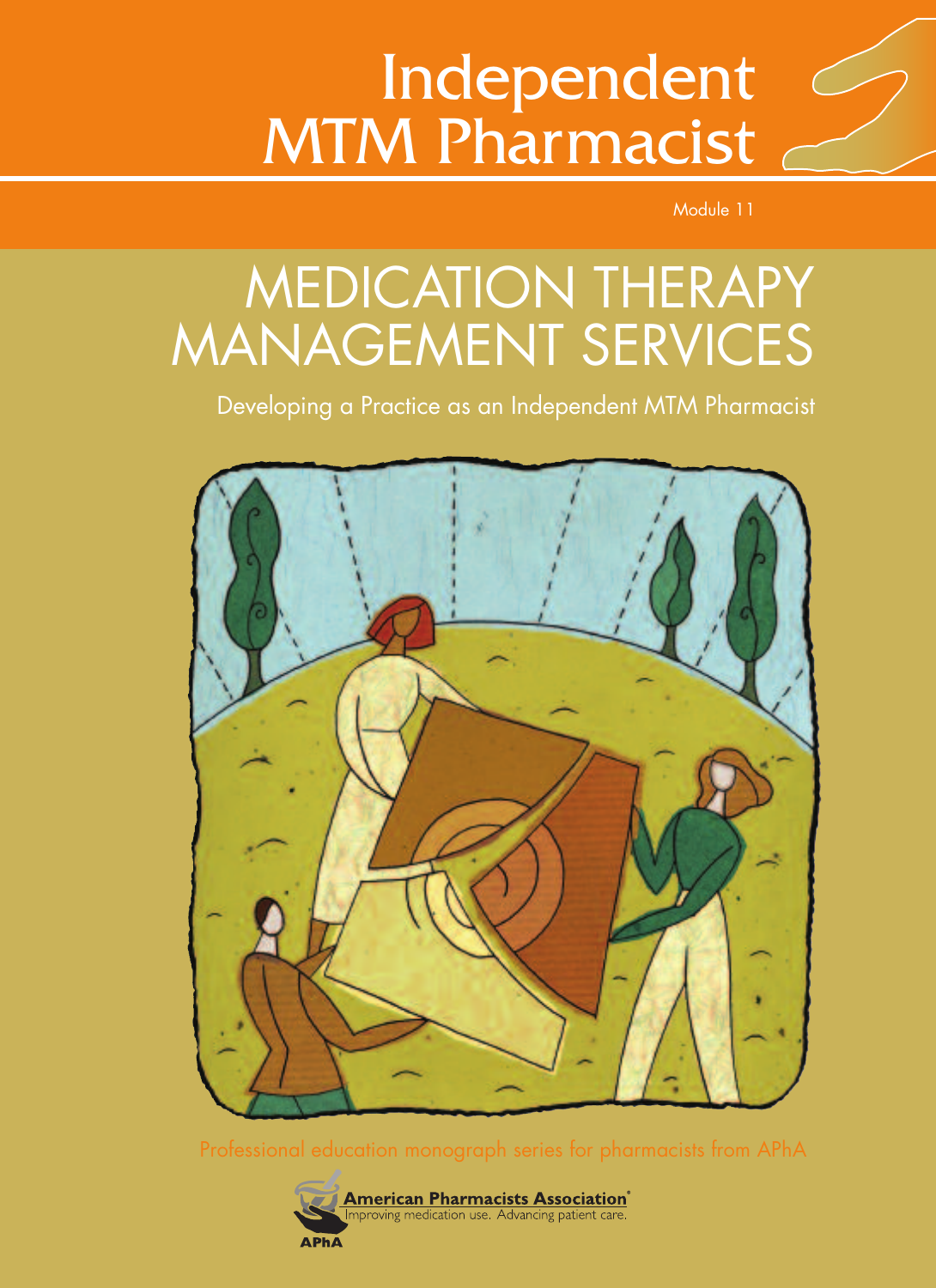# ADVISORY BOARD

# LeAnn Causey Boyd, PharmD,

Director of Clinical Services Causey's Pharmacy dba Causey's Rx Solutions Natchitoches, Louisiana

#### on Thibodeau, BS Pharm, RPh

Clinical Pharmacist and Chief Executive Officer The PillHelp Co., LLC Fort Myers, Florida

# DISCLOSURES

*LeAnn Causey Boyd, PharmD, BCPS, CDE*, is a consultant for Third Party Station where she is involved in the service described in this program. She declares no conflicts of interest or financial interests in any other product or service mentioned in this program, including grants, employment, gifts, stock holdings, and honoraria.

*Don Thibodeau, BS Pharm, RPh,* is employed by Target Pharmacy and The PillHelp Co., LLC, where he is involved in the service described in this program. He declares no conflicts of interest or financial interests in any other product or service mentioned in this program, including grants, employment, gifts, stock holdings, and honoraria.

*APhA's editorial staff* declares no conflicts of interest or financial interests in any product or service mentioned in this program, including grants, employment, gifts, stock holdings, and honoraria.

This publication was prepared by *Judy Crespi Lofton, MS,* of JCL Communications on behalf of the American Pharmacists Association.



© 2008 by the American Pharmacists Association. All rights reserved. Printed in U.S.A.

## Learning Objectives

After reading this monograph, the pharmacist will be able to:

- 1. Describe the professional role and business model of a pharmacist working as an independent medication therapy management (MTM) pharmacist practitioner.
- 2. Explain aspects of business planning strategies, including an analysis of a business venture's strengths, weaknesses, opportunities, and threats.
- 3. Describe federal and state pharmacy laws and regulations and state and local business laws and regulations that should be reviewed when starting a new venture as an independent MTM pharmacist practitioner.
- 4. Describe potential liability issues pertaining to pharmacists as MTM practitioners and list safeguards to consider prior to business initiation.
- 5. Access tools and resources available for pharmacist practitioners to build and provide MTM services in an independent practice.

# MTM Presents New Opportunities

The inclusion of medication therapy management (MTM) as a requirement for prescription drug plans in the Medicare Modernization Act of 2003 helped promote the application of pharmacists' clinical expertise to patient care by including payment provisions for pharmacists.

Five years later, a growing number of patients and third-party payers are recognizing the value of pharmacists' knowledge and the education they provide during MTM encounters. <sup>1</sup> Today, many pharmacists provide MTM services using a systematic and consistent core elements model framework (medication therapy review, personal medication record, medication-related action plan, intervention and/or referral, and documentation and follow-up). 2

In addition to Medicare prescription drug plans, several Medicaid programs, self-insured employers, and self-paying patients currently compensate pharmacists providing MTM services in a number of settings. These settings include community pharmacies, ambulatory care clinics, long-term care settings, hospitals, and hospices. 1

Pharmacists who have implemented services report many benefits, including increased patient satisfaction, improved patient care, and increased professional satisfaction. <sup>1</sup> However, a number of barriers have prevented more widespread MTM implementation. In a recent survey, 186 pharmacists who were not currently providing MTM services reported that the most important reason for not implementing these services was lack of time. 1

Pharmacists are using a variety of systems and models to implement MTM services. As the practice of pharmacy continues to evolve, some pharmacists are exploring new professional opportunities by providing MTM services as a separate, independently owned practice. There are emerging opportunities for pharmacists with the desire to begin providing MTM services on their own or expand the services that they already provide to other settings.

For those pharmacists interested in being an independent MTM pharmacist practitioner, there may be some uncertainty of how to get services started or what steps they will need to take to support the development of a successful venture. Oftentimes, one of the biggest concerns when starting a new business is "not knowing what you don't know."

If you would like to explore opportunities to provide MTM services outside the structure of a traditional practice setting, this monograph will help you learn strategies for starting your independent practice, identify laws and regulations that you must comply with as an MTM provider, and analyze potential challenges so you can be prepared and develop a well thought out plan before providing MTM services to patients.

This monograph addresses issues that are specific to providing MTM services as an independent practitioner. Additional training programs are available from the American Pharmacists Association (APhA) that offer in-depth discussion of several other issues that pertain to developing and providing MTM services. The APhA MTM Resource Center at www.pharmacist.com/mtm contains a broad range of materials that can assist you as you prepare to start your own practice, including training in MTM service delivery, an MTM Self-Assessment Tool, and detailed guidance on writing business plans and documenting services.

# Defining Your MTM Practice

Once you have decided that you want to explore opportunities to develop your own independent MTM practice, you will need to establish the parameters of the business. (The specific opportunities that you are able to pursue may be limited by your state practice act.) Some questions to reflect on when defining your service include:

- What unmet MTM needs exist in your community?
- How much time do you plan to commit to your MTM practice?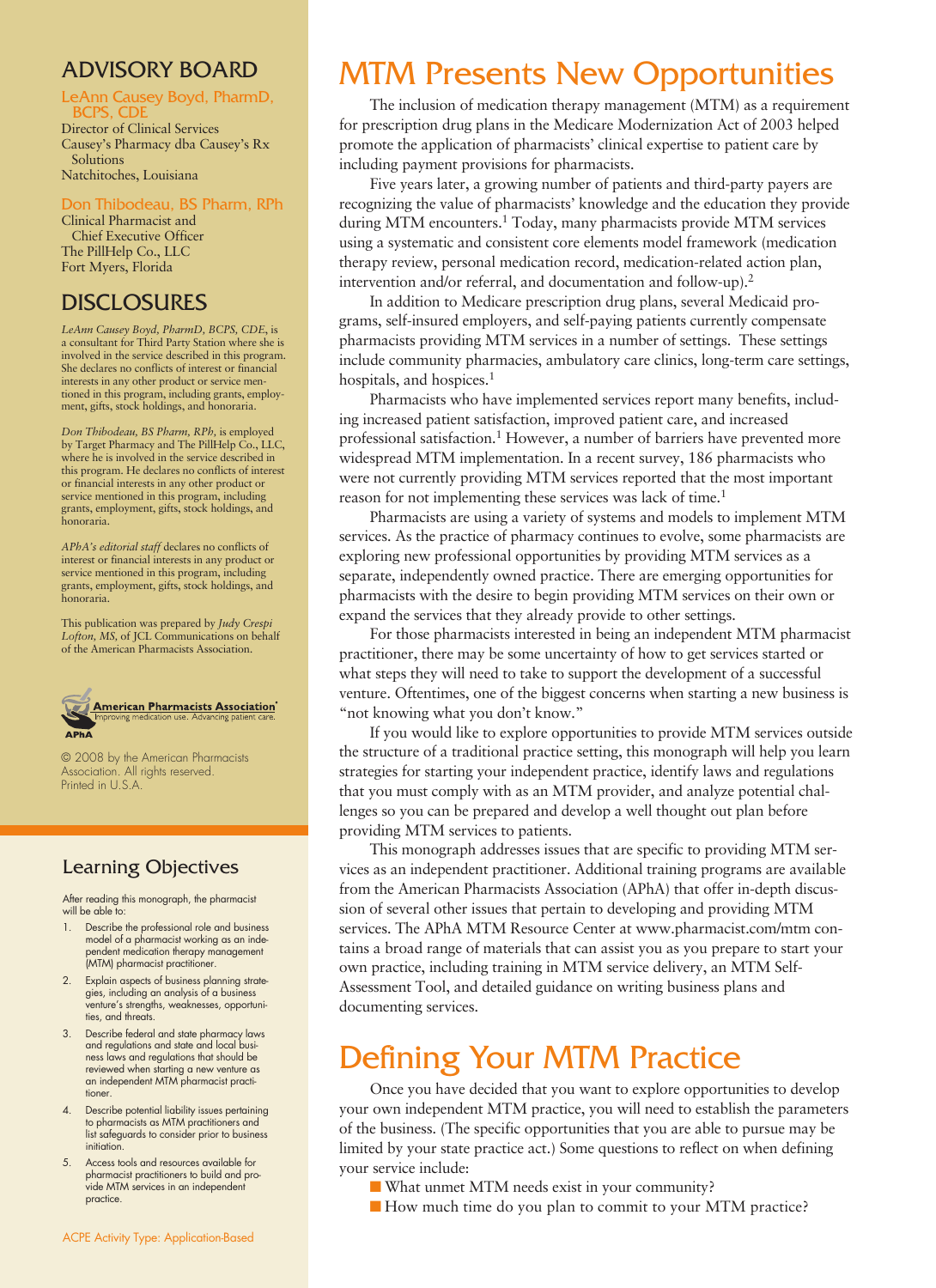# What's in a Job Title?

As you begin to develop and market your MTM practice, you will need to select a job title to define yourself. Some MTM providers simply refer to themselves as an "MTM pharmacist" or "MTM provider" and use this title to introduce themselves to patients, prescribers, and other involved parties. Others select a short phrase to describe themselves, such as "clinical pharmacist who performs MTM services." You might choose to use your name and credentials, followed by a tag line such as "providing education to patients and their health care team to optimize medication use," or "providing medication information, assessments, and medication-related risk management."

Some pharmacists have considered calling themselves "MTM consultants," because they are providing MTM in a consultant role. However, the term "consultant" should be used carefully, because it has a specific meaning within pharmacy and is often used synonymously with those practitioners who provide services such as medica-tion regimen reviews (MRRs) within a long-term care facility.

For example, many professional liability insurance policies have not specifically distinguished between MTM services and consultant pharmacy, and may charge higher rates for pharmacists who describe themselves as consultant pharmacists. Furthermore, state pharmacy practice acts may specifically describe activities for consultant pharmacists. Consultant pharmacists are governed by specific laws and regulations.

Other possibilities for a title would be "independent MTM pharmacist,"<br>or "independent pharmacist practitioner." However, be cautious when<br>using the term "independent," because many in the pharmacy commu-<br>nity regard "inde owner of the pharmacy in which he or she operates. Finally, take care if you choose to use the words "stand-alone service" to describe your business. By definition, MTM services should stand alone from the requirements associated with dispensing services, and this terminology will not allow you to differentiate yourself

*Your Turn:* **What job title will you give yourself?**

- **■** Will you choose to provide specialized services such as disease state education in addition to general MTM services?
- Where will you provide services?
- **■** What payment opportunities exist?
- **■** What fee structure and billing methods will you employ?

Writing a mission statement for your practice is a useful strategy for helping you better define your vision and goals for the service. Your mission statement should be two or three sentences that describe who you are, the nature of the services you will provide, and the intended consumers of your services. It may also mention your core values and your desired public image. Having a mission statement can be useful in your marketing activities, because it provides a succinct message about the practice. Furthermore, a mission statement can serve as a guidepost as your business matures to help you assess whether you are progressing toward your professional goals, or whether adjustments to either your business or your goals are necessary.

A SWOT analysis should be performed as part of the process to define your MTM practice. A SWOT analysis is a general tool that can be applied to diverse settings to analyze internal/personal Strengths and Weaknesses and place them in context of external Opportunities and Threats. The SWOT analysis will help you define both your current skills and needs along with the external environment in which you plan to provide the service. An example of a SWOT analysis for

starting an MTM practice is shown at www.pharmacist. com/mtm/swot.

*Your Turn:* **Conduct a SWOT analysis of your strengths and weaknesses along with the opportunities and threats for starting your MTM service.**

### Carving Out Time

As noted earlier, time constraints have been cited by pharmacists as the most important barrier to MTM service delivery. As you begin thinking through the development of your independent MTM practice, it will be essential to determine how much time you want to devote to providing services and identify areas of your schedule you will cut back to allocate this time to your independent MTM practice.

Many pharmacists starting their own businesses choose to provide MTM services part-time, either with or without reducing hours at their current employer. Developing an independent MTM practice as a supplement to other employment has several benefits, such as allowing you to maintain a source of steady income and benefits (e.g., health insurance) and providing a financial cushion as you determine the long-term financial viability of your service. However, some pharmacists may opt to begin their independent MTM practice as a full-time venture. This model allows pharmacists to devote all their professional efforts to the development of their practice, but is generally advisable only for pharmacists who feel comfortable that they will be able to generate solid, consistent demand for their services, and have cash reserves to sustain themselves financially during slow periods.

It may be difficult to predict the number of patients who will utilize services provided by your practice, and many current independent MTM providers report that patient case levels are inconsistent from month to month. Starting a part-time practice can help as you grow your business and allows more flexibility to adjust to changing market conditions.

If you plan to provide MTM services part-time, you will need to decide whether you will scale back on your current work hours. Consider whether you will provide your services in the evening, on weekends, or during a selected day of the week, and the benefits and drawbacks of each approach. For example, if you provide your services in the evenings, will it allow you to maintain a reasonable balance between your professional life and your personal life? If you provide your services only one day a week, how will you manage issues that require follow-up? Also consider the potential scheduling needs of your patients. If you intend to target your marketing efforts toward patients who are retired, they may prefer daytime appointments, whereas patients who hold 9-to-5 jobs may prefer evening appointments. Finally, as you review your scheduling options, remember that you will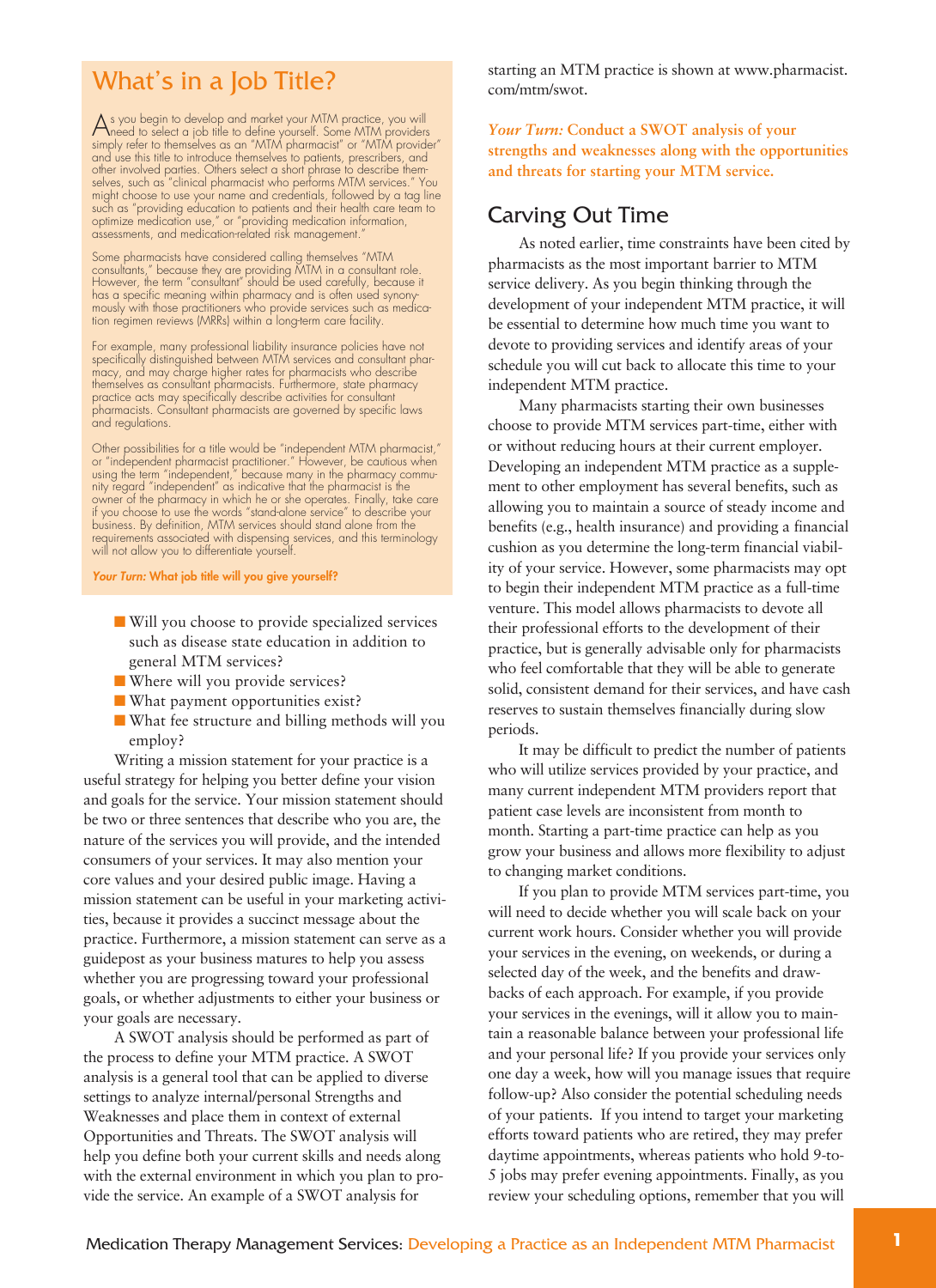need to allocate time to manage the paperwork and other administrative tasks associated with the business.

After you plan a schedule for providing services in your practice, you may want to start allocating this time to your business development and marketing efforts. This strategy will allow you to devote specific periods of time to growing your business and to determine whether your planned time commitments will be feasible with your other responsibilities.

If you plan to maintain full- or part-time employment while starting your own part-time MTM business, carefully review your contract with your current employer to ensure that it does not prohibit you from such ventures. If it does, it may be possible to renegotiate your terms of employment to allow you to start your own MTM practice without conflict.

# Determining the Scope of Services to Provide

The nature of the services you choose to provide is an important factor. Will you solely offer general MTM services following the core elements model described by APhA and the National Association of Chain Drug Stores Foundation, or will you offer additional specialized services in specific disease state areas?<sup>2</sup> Also, consider the needs of your community. For example, is there a large population of patients with diabetes who might benefit from a service that specializes in managing the medication needs of such patients?

Are potential payers likely to be interested in specific activities or comprehensive services? As you consider this aspect of developing an independent MTM practice, assess your current clinical strengths and weaknesses as well as your career goals. Determine whether you will need additional training to prepare yourself for the roles that you envision in your career goals.

## Location, Location, Location

Another critical consideration will be the location for provision of services. Numerous possibilities for locations exist, including setting up a home office, annexing space in a pharmacy, renting space in a physician's office, visiting senior centers, or providing services onsite at employers. Some MTM providers also make house calls. In fact, you can provide MTM just about anywhere that you can meet privately with a patient and bring the necessary equipment and paperwork. (Community centers or public libraries may have private rooms that you can reserve for this purpose.)

You may even be able to provide services in other pharmacies. For example, other pharmacies in your region might be willing to contract with you to provide MTM services on their premises for patients enrolled in their Medicare Part D programs.

Finally, consider whether you will want your practice to be based in one location or to be portable. If your service is portable, it may increase access for more patients, but may pose more logistical challenges.

*Your Turn:* **Use WORKSHEET—PART A on page 7 to help map out your vision of the service.**

# Distinguishing MTM Services From a Medication Regimen Review Performed by a Consultant Pharmacist

According to the American Society of Consultant Pharmacists, "a consultant pharmacist is a pharmacist who is paid to provide expert advice on the use of medications by individuals or within institutions, or on the provision of pharmacy services to institutions."<sup>3</sup><br>Although this definition is appropriately broad, the responsibilities and<br>scope of practice of a "consultant pharmacist" are further defined by state practice acts and federal regulations.

The traditional role of a consultant pharmacist is to provide a medication regimen review (MRR) for long-term care facility residents, as required by the Centers for Medicare and Medicaid Services. <sup>4</sup> This review is distinct from one performed during MTM services in several ways. The MRR requires that the drug regimen of each nursing facility patient be reviewed at least monthly by a licensed pharmacist, who then reports any "irregularities," which must then be acted upon. <sup>5</sup> Such services usually involve chart reviews and may not require direct consultations with patients. Today, the role of consultant pharmacists has expanded, and many provide MRRs in diverse practice settings. 3

Patients in long-term care facilities may receive MTM services, and MTM services may be provided by consultant pharmacists. However in this case, the consultant pharmacist activities must be separate and distinct, and the two processes must be billed separately. (For example, a chart review cannot be billed as an MTM service; consultant pharmacists need to make available separate and distinct services if they want to provide both MRR and MTM.)

Although MTM is similar to MRR, patient education is an essential focus of MTM and the patient generally is more involved in implementing the action plan.

# Developing a Business **Model**

Now that you have defined a vision for your independent MTM practice, you will need to begin filling in the details of your plan to make your vision a reality. One of the most crucial steps to developing any professional practice is to establish a financially viable business plan. To do so, you will need to determine your costs and track projections for providing the service so you can establish fees that will make your service sustainable.

# Costs for Providing MTM Services

A fundamental step in establishing a business model is determining how much money you will need to bring in to cover your expenses and make a fair profit. Start by reviewing all the costs associated with initiating and providing your services, including:

■ Computer hardware and software, including a documentation and billing system and information technology support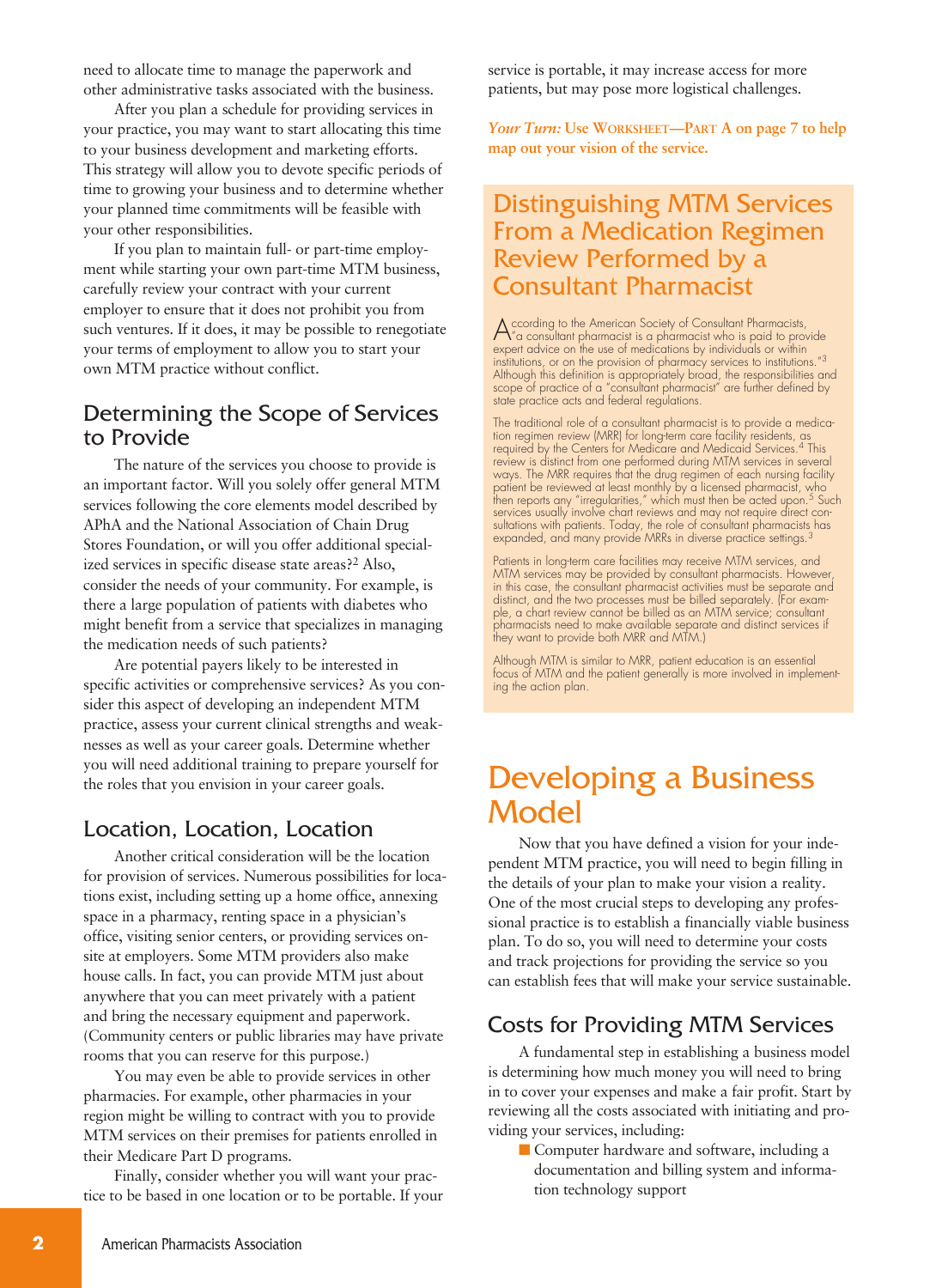- Rent or mortgage for office space and storage
- **■** Utilities (phone, fax, Internet, electricity, water, sewer, other)
- Remodeling (e.g., for a home office)
- **■** Legal fees
- Accountant fees
- Office supplies and equipment, including a filing system for patient records
- Postage
- Patient supplies (i.e., testing equipment)
- Marketing costs
- Additional liability insurance
- Mileage (where applicable)
- Support staff (e.g., billing assistant)

See TOOLS AND RESOURCES for links to worksheets to help you assess the costs of starting and running your service and additional guidance on business planning and related issues.

### Finances for Starting Your Business

Even if you intend to maintain regular employment as a source of income while beginning your independent MTM practice, you may require a loan to manage startup costs. These costs include lawyer fees, setting up a home office, documentation and billing systems, marketing, and the mileage for driving to potential clients.

Estimate the costs associated with starting your practice, and determine whether you will need a loan to cover these costs. If you plan to take a loan, you will likely need to write a business plan, which will detail the expected costs of service and revenue projections. Several resources are available to assist you with this process, including those made available through APhA and the U.S. Small Business Administration (see TOOLS AND RESOURCES).

Many business owners recommend the development of an informal business plan even if it is not required to secure a loan. Reviewing business model worksheets that are available in a range of resources, including those in the TOOLS AND RESOURCES section, can help you think through and plan for the various factors that will affect the financial success of your independent MTM practice.

### Establishing Fees

An important part of planning for your business will be estimating the amount of compensation you will receive for your services. Compensation may come through contracts with third-party payers (e.g., Medicare Part D plans, self-insured employers, other commercial insurance, Medicaid [in select sates]) and from out-ofpocket payments from patients. It is essential to determine the level of compensation necessary for your services to generate a fair profit before you begin contracting with payers.

Consider the number of patients you would need to treat to "break even" (i.e., cover your start-up and over-

head costs before producing any net income). For example, if your overhead costs were \$500 per month, you would need to see five patients per month at \$100 each to cover those costs (not accounting for the taxes you would pay on the income). And, if you take out a \$10,000 loan to start your business, you would have to make payments of roughly \$200 for 5 years to pay off that loan (loan rates and terms may vary), requiring another two patients per month to cover costs.

Treating more patients will help you amortize (i.e., spread out) your start-up and overhead costs. Therefore, if you provide services to only a few patients each month, it may be difficult to be profitable.

After estimating the overhead expenses to provide your service, and adding this to an hourly rate for your income, you will be better able to determine a fair hourly rate for your services. Be sure to account for the taxes you must pay on your income and the administrative time spent on the provision of services outside the actual encounter when determining a profitable fee.

Have this rate in mind when you enter into contract negotiations with third-party payers. (It will be helpful if you have data showing that the payers' expected cost savings will exceed the amount of money you ask them to invest in your services.) Also consider that you will only be able to charge fees that the market will bear. If your costs are too high, you may need to investigate more efficient means for delivering services. On the other hand, if you contract with Medicare and/or Medicaid, you are prohibited from charging others a lower rate. The Lewin Group report, commissioned by APhA, provides additional guidance for establishing pharmacists' fees for MTM services. 6

Finally, many pharmacists want to expand their patient care services to reap intangible benefits, such as increased professional satisfaction derived from addressing patient needs and the ability to develop more meaningful relationships with patients. In fact, in a recent national survey of pharmacists providing MTM services, patient needs were listed as the most important reason for implementing services. <sup>1</sup> These are real benefits associated with MTM, and pharmacists should be commended for seeking them. Nevertheless, it is essential to ensure that your revenues will exceed your expenses and provide a viable income, or you will not be able to attain these benefits for long.

### Contracting to Provide Services

Once you have determined a rate for your services that will allow your practice to be financially viable, you will need to identify payers and establish contracts. Consider all potential opportunities to be compensated for providing services in your community. Are many individuals in your community covered through Medicare Part D or a state Medicaid program that provides MTM services? Are there employers open to exploring the benefits MTM provides? Do the residents of your community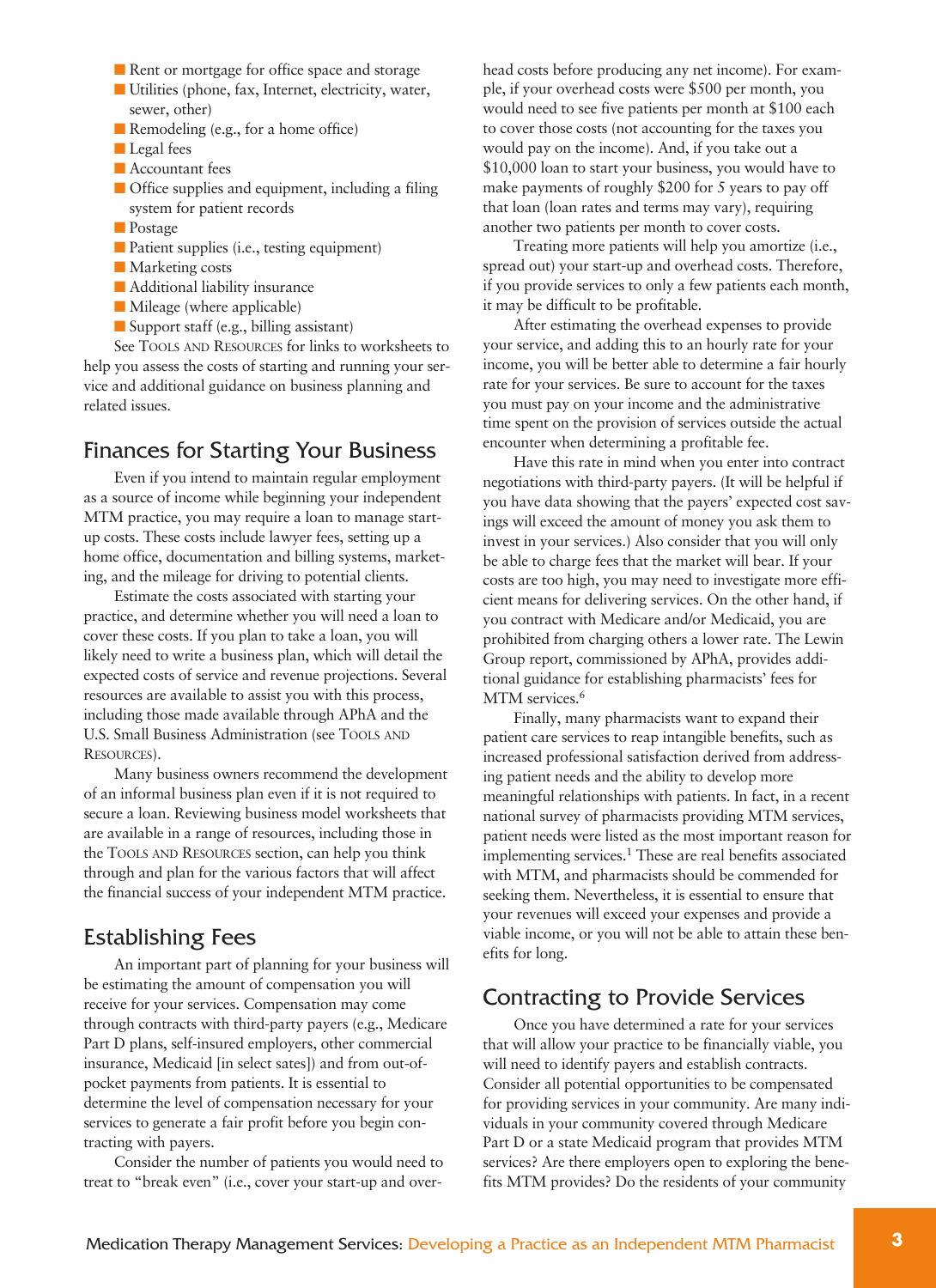have the resources to pay out of pocket for services? (Keep in mind that potential patients and others are likely to need education about the benefits of MTM before they are willing to pay for services.)

Some payers, such as Medicare Part D plans and Medicaid, offer a standard contract. Payment rates offered through such programs vary widely and are generally not negotiable. Some are based on the amount of time spent with the patient, while others offer a flat fee per encounter. You may need to start providing MTM services to get a good sense of the amount of time required to assess the profitability of a fee-per-encounter payment system. Keep in mind that service delivery is likely to become more efficient as you gain experience. However, do not be afraid to turn down contracts that will not allow you to generate a fair profit.

Contracting with small to midsized employers generally allows more room for negotiation. Be prepared to offer your own draft contract for services that can be adapted to meet company needs. Know beforehand which aspects of your contract you are willing to negotiate. For example, will you charge based on the amount of time spent with patients, by the visit, or by the number of patients with a certain disease state who enroll in the program? When will payment for services be received? What types of documentation must accompany the invoice? The contract should also specify how patients will be identified for the program. It may also be wise to ask the company to provide credit references and call those references to assess the company's payment history.

Carefully review all contracts to familiarize yourself with the terms of the agreement. For example, some contracts include language describing the types of insurance coverage you must carry. Clauses about indemnification, which specify legal responsibilities, are common and should be fully understood, or clarified as needed. Ensure you know both your rights and responsibilities under any contract, and have it reviewed by a lawyer, before signing anything.

Financial arrangements are generally more straightforward for patients who pay out of pocket for services. However, determine ahead of time whether you are willing to allow patients to pay for services in installments, and if so, how you will manage accounts that become past due. You may choose to accept credit cards, which can help reduce the need to establish payment plans and lower the risk of incurring bad debt. If you choose this option, be sure to include credit card fees when calculating your overhead.

# Implementation **Strategies**

After defining the vision for your independent MTM practice and figuring out the financial aspects, it will be time to develop the infrastructure for providing your services. This will include procuring and/or developing a

documentation system to manage the service, and generating sources of patient referrals. A number of materials available from APhA at www.pharmacist.com give detailed guidance on the elements of establishing such an infrastructure. Here, we will focus on some of the specific issues facing the development of an independently run MTM practice.

### Documentation and Materials

Regardless of the size and nature of your practice, you will need a comprehensive documentation system. Documentation is essential for developing a record of services provided, tracking outcomes, and performing quality assurance activities. (For a review of documentation for MTM, see APhA's continuing education program *Documenting Pharmacy-Based Patient Care Services*.)

Options are available for using either a paper-based or electronic documentation system. Paper-based systems have the advantage of requiring less up-front expenditures, but tend to be less efficient in the long run. Electronic systems tend to have greater up-front costs but may be more cost effective over time. They may allow for more efficient management of patient records and many furnish additional functions such as outcomes tracking, features for communicating with other health care providers, integration with billing and other accounting functions, and Health Insurance Portability and Accountability Act (HIPAA) compliance support, thereby reducing the amount of administrative time necessary.

If you plan to provide services in multiple locations, you need to determine which materials will be available in each location and those that must be transported. Web-based documentation systems may be of particular benefit for pharmacists caring for patients at multiple locations.

Collecting clinical and economic outcome data as part of your documentation process can help you market your services to current and potential patients as well as payers. (Some payers may request that you track specific outcomes.) Regardless of the outcomes tracked, it is essential to identify them early in the process so all necessary data are collected during service delivery.

You must ensure that your entire system is HIPAA compliant, and may want to seek legal counsel to guide the development of HIPAA policies and procedures and supporting paperwork, such as consent forms for patients to sign and business associate agreements that will govern your relationships with other entities. Furthermore, if you plan to work out of your home, your record-keeping system and backup storage also need to comply with HIPAA, including its security requirements.

In the event that you decide to discontinue the service or close your business, you still must maintain records for several years in case you are ever audited. For example, federal law requires that records be maintained for 10 years after a claim is submitted to Medicare Part D plans. Check with your state board of pharmacy and/or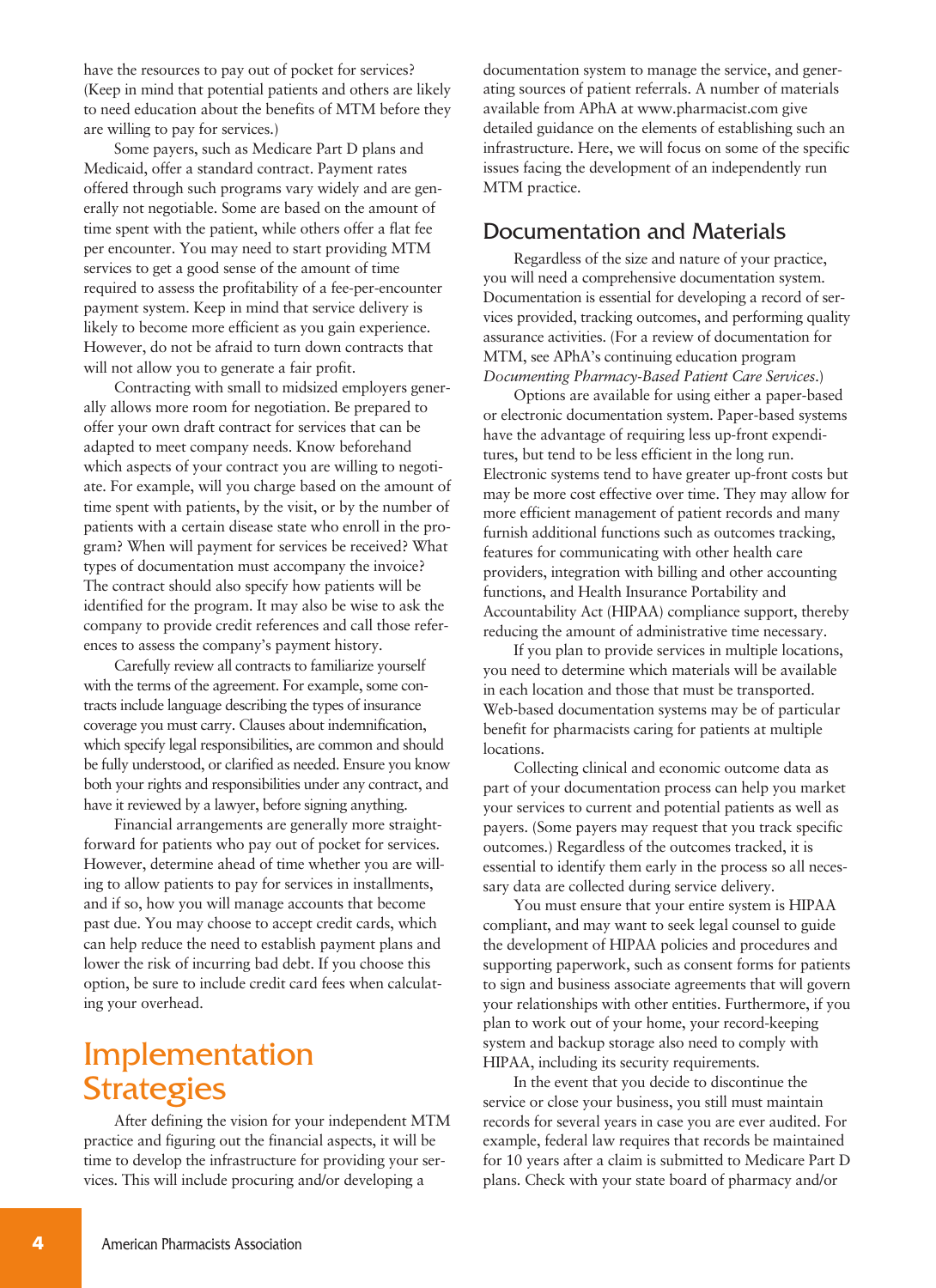lawyer to determine if your state has more stringent requirements.

You will need to maintain your own accounting system that will, among other things, manage billing and maintain records for taxes and potential future audits. If your pharmacy documentation software does not support these features, off-the-shelf software programs designed for self-employed individuals are available to manage many aspects of the financial records of your service (e.g., Quicken, Quickbooks) and associated taxes (e.g., TurboTax, TaxCut). Keep in mind that as an independent contractor your income is not subject to withholding. You will need to make quarterly estimated tax payments on income from your MTM practice—and make sure that you set aside an appropriate amount each month for taxes. (There may be a few exceptions in individual circumstances.)

### Marketing Your MTM Practice

A targeted survey of third-party MTM payers reported that lack of patient awareness of the benefits of MTM services is the single most important barrier to expansion of MTM service provision. <sup>1</sup> Additional research shows that as patients gain exposure to MTM services, they are more likely to recognize the value of MTM, have a favorable opinion of the services, and desire the services for themselves. 1,7,8 Therefore, marketing efforts to support your MTM practice should address patients as well as employer groups, health care providers, and payers.

If you maintain other employment while developing and running your MTM practice, determine which, if any, marketing activities are permissible while performing your job functions. Check with your supervisor in advance to clarify the pharmacy's policy and ensure that you obtain a written confirmation of any allowed mention of your MTM practice. It may also be prudent to have your lawyer review any information you plan to provide while at another employer to ensure that you do not run afoul of antitrust and anti-kickback laws.

As you develop your marketing materials, keep in mind that an essential aspect of a strong marketing campaign is disseminating a clear message. Identify and emphasize the key features of your MTM practice that are most likely to appeal to your market (e.g., reduce emergency room visits, reduce medication costs, improve patient care, bolster patient empowerment) and ensure that the message is clear and consistent throughout your marketing materials. Finally, be persistent—MTM services remain a new concept for many, and you may need to continually reinforce your message to garner support and referrals.

#### MARKETING TO PATIENTS AND PHYSICIANS

Many different strategies can be used for marketing MTM services to patients and physicians. For example,

are there physicians in your community who will likely refer patients to your service? Will you promote yourself at health fairs or local community meetings? Such strategies may help you identify patients who will pay out of pocket for MTM services, or might have third-party coverage.

As you strive to grow a referral base, think about offering "meet the pharmacist" nights at local senior centers and other community groups or other free public relations activities that may help increase awareness of the value of MTM and provide a source of referrals. Setting up an informational booth at shopping malls, community fairs, and other areas with heavy foot traffic also may be beneficial.

Word-of-mouth communication can be an important source of patient referrals. However, make sure that any activities you use to encourage referrals do not violate the antikickback statute, which makes it illegal to solicit or receive remuneration for the referral of a patient who receives benefits through a government health care program, such as Medicare or Medicaid. (For example, you cannot have a referral contest in which you give a prize to the person who generates the most referrals.) You will need to be particularly sensitive to this risk if you sometimes practice within a physician's office.

Another option is to identify patients through Medicare Part D and Medicaid programs. Some national plans help to identify Medicare Part D patients for MTM services, however many have specific requirements that may be difficult for individual MTM service providers to meet. State programs that identify patients who are eligible through Medicaid vary. One option for providing services to patients eligible for MTM through Medicare is to contract with other pharmacies in your area that are not yet providing these services. Such pharmacies may not have the human resources available to meet all of their MTM needs but may be willing to contract with outside pharmacists to handle their MTM cases.

#### SMALL TO MIDSIZED EMPLOYERS

Marketing to local employers has been used as a successful business strategy by many pharmacists who provide MTM services. Consider the small to midsized employers in your community, and seek out those who make a commitment to health and wellness. Identify the key decision makers at the company (e.g., human resource manager, health plan coordinator). Go to regional meetings of small businesses and use the forum as an opportunity to network. Attend meetings of groups of business leaders, such as Rotary clubs, and the local chamber of commerce. Such networks may contribute contacts with small business owners who might be interested in contracting with you to provide your services to their employees.

When you market to employers, emphasize that MTM services not only improve clinical outcomes, but can also reduce absenteeism and lead to a more produc-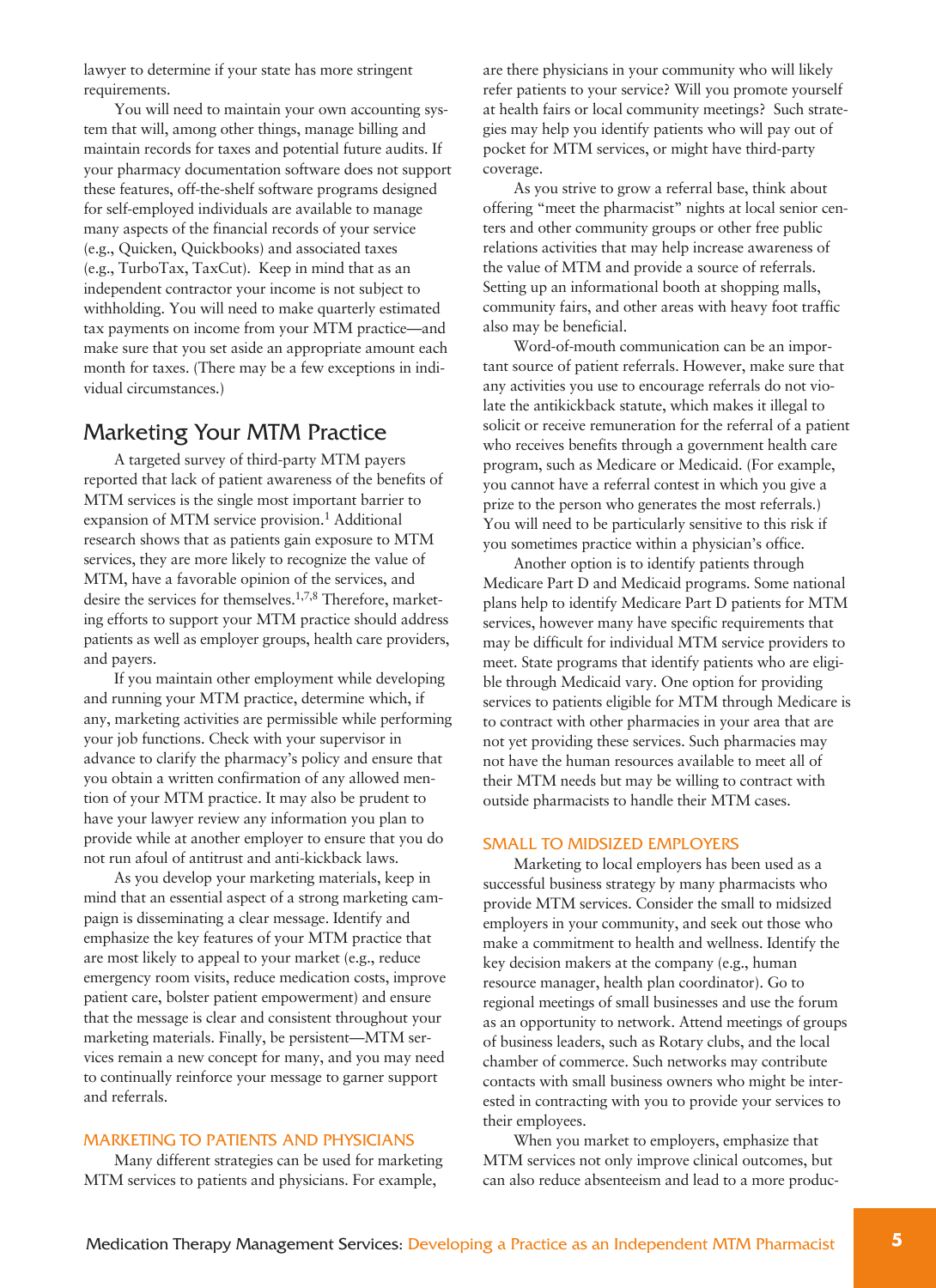tive workforce with improved morale. (MTM services have been shown to reduce both direct health care costs and the number of sick days per year for employees enrolled in the programs.<sup>9-11</sup>)

*Your Turn:* **Use WORKSHEET—PART B to help guide your marketing plan.**

# Laws and Regulations

As a practicing pharmacist, you are already familiar with many of the laws and regulations that affect the practice of pharmacy. However, before beginning an MTM business venture you need to make certain that all aspects of your MTM practice and business comply with federal, state, and local laws and regulations. It is generally wise to have a lawyer review your business to ensure that you are complying with such laws and regulations.

You should also review your state practice act to be sure that all aspects of the service you plan to provide are permissible. It may be most practical to first consult with your state pharmacy association's government affairs group to gain insight on the board's current interpretation of various aspects of the act. (Some state pharmacy boards have chosen to remain silent on this issue.) Consider contacting your board of pharmacy to inquire whether your planned MTM activities are within the practice act and requesting a response in writing.

The legal status of your practice is another important factor to consider. You may want to incorporate your service, establish a limited liability company, or act as a sole proprietor. Some of these options allow you to separate your personal assets from your business' assets in the event that your business is ever sued or declares bankruptcy. Many online resources provide guidance regarding the pros and cons of each of these options; you may also choose to ask a lawyer and/or certified public accountant for guidance. Most likely, you will need to apply for a federal Employer Identification Number for tax purposes.

You will need to comply with the relevant laws and regulations associated with being an employer if you decide to have any employees, such as an office assistant to help manage paperwork and billing. (Many Internet resources offer guidance in this area.) Again, it may be judicious to have a lawyer oversee any employment opportunities that you offer.

Pharmacists who plan to perform point-of-care testing must comply with standards established by the Occupational Safety and Health Administration, and must register if planning to perform Clinical Laboratory Improvement Amendments (CLIA)-waived tests. 9

Finally, some third-party payers, particularly those funded through government health programs, may require you to participate in training to address various issues, such as HIPAA, waste, fraud, abuse prevention efforts, and/or their billing and documentation requirements, as a condition of their contract. You should

familiarize yourself with these laws and regulations as well as federal antitrust and anti-kickback statutes.

# Managing Liability

It is essential that pharmacists consult with a pharmacy liability insurance company before starting a new practice, and purchase additional coverage as necessary. General professional liability insurance may not cover MTM services, and insurance companies may not currently have a standard policy designed to cover the specific services that you intend to provide.

As MTM service provision becomes more recognized and established, insurance companies may develop standard MTM policies to offer to pharmacists. Until policies become more standardized, it may be wise to have a lawyer review your liability coverage to ensure that all the activities you plan to perform are covered. If necessary, you can also work with a lawyer to assist you in drafting language for a new policy to propose to an insurance liability company. (Colleagues or your state pharmacy association may be able to provide suggestions or recommendations for identifying a lawyer with expertise in this area.) Although this requires an added step, it will protect you against learning that you are not insured for the activities you are performing after a claim has already been filed.

If you have liability coverage through an employer and plan to provide outside services, you will require separate liability coverage for providing those services. In addition, if you plan to provide services in an office space you rent or own, you may want to have general liability insurance to cover claims relating to the property, such as slip and fall claims.

*Your Turn:* **Does your current professional liability insurance cover the provision of MTM services? If you're not certain, be sure to contact your insurance company, and have a lawyer review your policy independently.**

In addition to ensuring that you are practicing within your capabilities and state practice act, attention to communication skills may reduce liability risk. Claims data show that health care providers with good patient assessment and communication skills are less likely to be sued. 10

Good communication skills help prevent misunderstandings and can foster better relationships with patients, making them less likely to sue in the event of an adverse outcome. Warmly greeting the patient, asking open-ended questions, listening attentively to the patient, and treating the patient the same way you would want your parents to be treated by their health care team are general guidelines that can help. <sup>10</sup> Effective communication and collaboration with prescribers is not only beneficial for patient care, but may be mutually protective in liability management.

Other liability pitfalls may surround patient assessment. Although the pharmacist's role in patient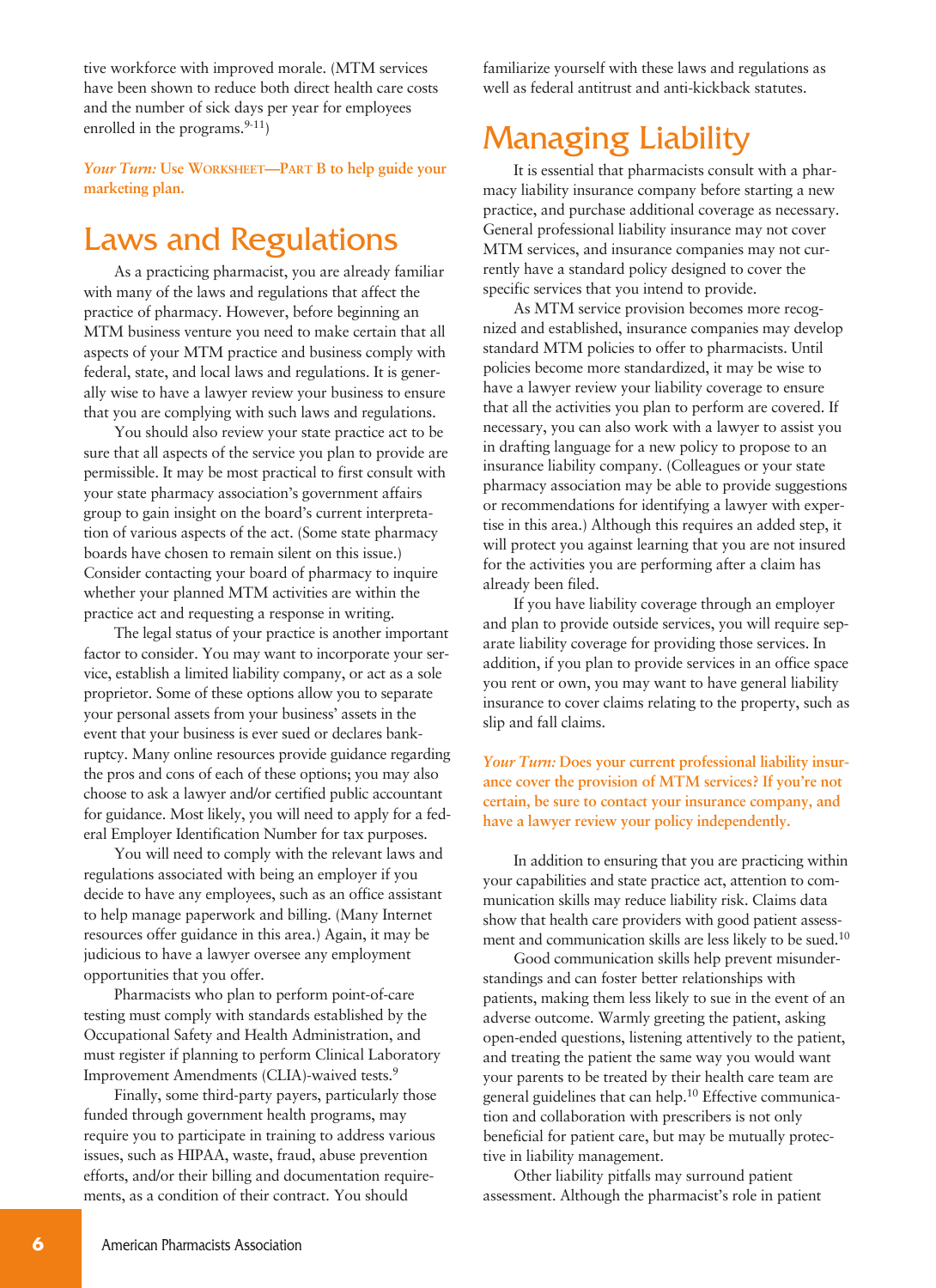|  | Worksheet. Developing a Plan for an MTM Practice |
|--|--------------------------------------------------|
|  |                                                  |

#### **Part A: Defining the Practice**

1. How much time do you plan to dedicate to developing your MTM practice and providing MTM services?

2. How will you make room in your current schedule for this time commitment?

3. What services do you plan to provide? Do you intend to start with some of these services and then expand?

4. Where do you plan to provide services?

5. Which groups or entities do you anticipate will be the payers for your MTM service?

6. What are your plans for developing a documentation system?

#### **Part B: Developing Your Marketing Plan**

1. List three prescribers in your community who are prospective sources of patient referrals, and describe a plan to market your MTM service to them.

2. List three small businesses or business leader organizations in your region that might be interested in MTM services for their employees, and describe a plan to contact them.

3. List three community groups or locations (e.g., senior center, health fairs) where you could market your services, and describe a plan to provide a presentation to the group.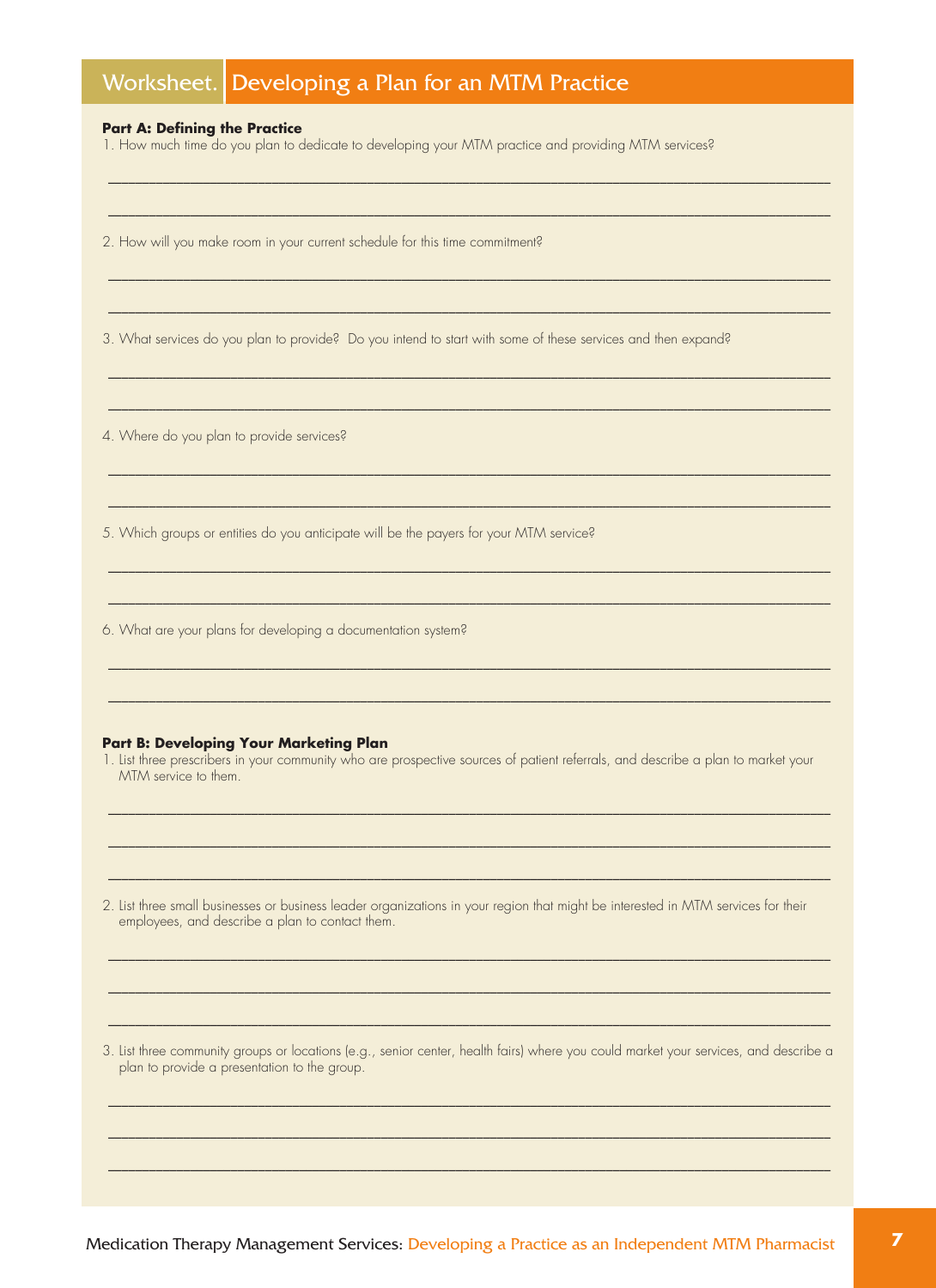# Tools and Resources

MTM business development is an emerging field with new resources steadily being made available. The following is a sampling of publicly available materials that you may find useful.

#### **MTM and Pharmacy Resources**

*Internet Resources*

American Pharmacists Association MTM Resource Center http://www.pharmacist.com/mtm

> State Association and Pharmacy Board Links http://www.pharmacist.com; select "Government Affairs," then "State Resources"

Department of Health and Human Services HIPAA Web site http://www.hhs.gov/ocr/hipaa/

Healthcare Providers Service Organization Risk Management Articles http://www.hpso.com/resources/articles-index.jsf

National Association of Boards of Pharmacy http://www.nabp.net

#### *MTM Business Planning Spreadsheets*

The following links allow you to download functional MSExcel worksheets to assess various business scenarios. These worksheets may be modified and incorporated into business plans as needed.

Start-Up Costs https://www.pillhelpworks.com/share/MTMStartCosts.xls

MTM Case Load Projections https://www.pillhelpworks.com/share/MTMCaseProj.xls

Revenue Projections https://www.pillhelpworks.com/share/MTMProjShort.xls

#### *Recommended Reading*

American College of Clinical Pharmacy; Harris IM, Baker E, Berry TM, et al. Developing a business-practice model for pharmacy services in ambulatory settings. *Pharmacotherapy*. 2008;28:285.

assessment is more limited than that of health care professionals who diagnose patients, it is important to ensure that your patient assessment skills are appropriate for the patient population(s) you will be treating and the services you provide.

Finally, maintaining thorough professional documentation will be essential should you ever face a lawsuit, audit, or similar investigation.

*Your Turn:* **How would you rate your communication skills? If you think they may be a bit rusty, it might be a good time to participate in some training courses. Good communication skills are useful when working with patients and can help you foster business and professional relationships.**

# Summary

There are many opportunities for pharmacists who want to provide MTM services, and these opportunities continue to expand. Pharmacists should carefully assess their options for providing MTM services as an independent venture and research the many aspects of developing their business with a solid plan for professional success.

Berger BA. *Communication Skills for Pharmacists*. 3rd ed. Washington, DC: American Pharmacists Association; 2009.

Hagel HP, Rovers JP, eds. *Managing the Patient-Centered Pharmacy*. Washington, DC: American Pharmacists Association; 2002. Includes guidance for performing a SWOT analysis.

Hogue MD, Bluml B, eds. *The Pharmacist's Guide to Compensation for MTM Services.* Washington, DC: American Pharmacists Association; 2008.

Holdford DA. *Marketing for Pharmacists*. 2nd ed. Washington, DC: American Pharmacists Association; 2007.

Millonig M. *101 MTM Tips for the Pharmacist.* Washington, DC: American Pharmacists Association; 2008.

Schumock GT, Stubbings J. *How to Develop a Business Plan for Pharmacy Services*. Lenexa, KS: American College of Clinical Pharmacy; 2007.

#### **Small Business Resources**

Internal Revenue Service Limited Liability Company Web page http://www.irs.gov/businesses/small/article/0,,id=98277,00.html

SCORE—Counselors to America's Small Business Provides educational resources on developing small businesses and a network of entrepreneurs who offer free mentoring. http://www.score.org/index.html

U.S. Small Business Administration http://www.sba.gov Includes "How to Write a Business Plan." http://www.sba.gov/idc/groups/public/documents/sba\_homepage/ pub\_mp32.pdf

### References

- 1. American Pharmacists Association. *Medication Therapy Management Digest. Perspectives on MTM Service Implementation.* March 2008. Available at: http://www.pharmacist.com/ AM/Template.cfm?Section=Pharmacist\_Practitioners&TEMPLATE=/CM/ContentDisplay. cfm&CONTENTID=15640. Accessed September 2, 2008.
- 2. American Pharmacists Association, National Association of Chain Drug Stores Foundation. Medication Therapy Management in Pharmacy Practice: Core Elements of an MTM Service<br>Model. Version 2.0. March 2008. Available at: http://www.pharmacist.com/MTM. Accessed October 7, 2008.
- American Society of Consultant Pharmacists. Get started in consultant pharmacy. Available at: http://www.ascp.com/start/index.cfm. Accessed September 3, 2008.
- 4. American Society of Consultant Pharmacists. Guidelines for medication therapy management services in long-term care facilities. March 2007. Available at: http://www.ascp.com resources/policy/upload/ASCP-MTMGuidelines-3-3-07.pdf. Accessed September 3, 2008.
- 5. Centers for Medicare and Medicaid Services. State Operations Manual. Appendix PP Guidance to Surveyors tor Long Term Care Facilities. Revised August 1, 2008. Available at:<br>http://cms.hhs.gov/manuals/Downloads/som107ap\_pp\_guidelines\_ltcf.pdf. Accessed September 3, 2008.
- 6. DaVanzo J, Dobson A, Koenig L, Book R; for Lewin Group. *Medication Therapy Manager Services: A Critical Review*. Final report. Prepared for American Pharmacists Association. May 17, 2005. Available at: http://www.pharmacist.com/AM/Template.cfm?Section=MTM\_ New\_to\_You\_&TEMPLATE=/CM/ContentDisplay.cfm&CONTENTID=13633. Accessed September 22, 2008.
- 7. Truong HA, Layson-Wolf C, Rodriguez de Bittner M, et al. Perceptions of patients on medication therapy management (MTM) services pertaining to Medicare Part D. Presented at: American Pharmacists Association Annual Meeting; March 19, 2006; San Francisco, CA.
- 8. Brooks J, Unni EJ, Klepser DG, et al. Factors affecting demand among older adults for medication therapy management services. *Res Soc Adm Pharm*. 2008. In press.
- 9. American College of Clinical Pharmacy; Harris IM, Baker E, Berry TM, et al. Developing a business-practice model for pharmacy services in ambulatory settings. *Pharmacotherapy*. 2008;28:285.
- 10. Healthcare Providers Service Organization. *HPSO Risk Advisor.* Pharmacist edition. 2007. Available at: http://www.hpso.com/pdfs/newsletters/2007/ HPSO07\_Pharm.pdf. Accessed September 3, 2008.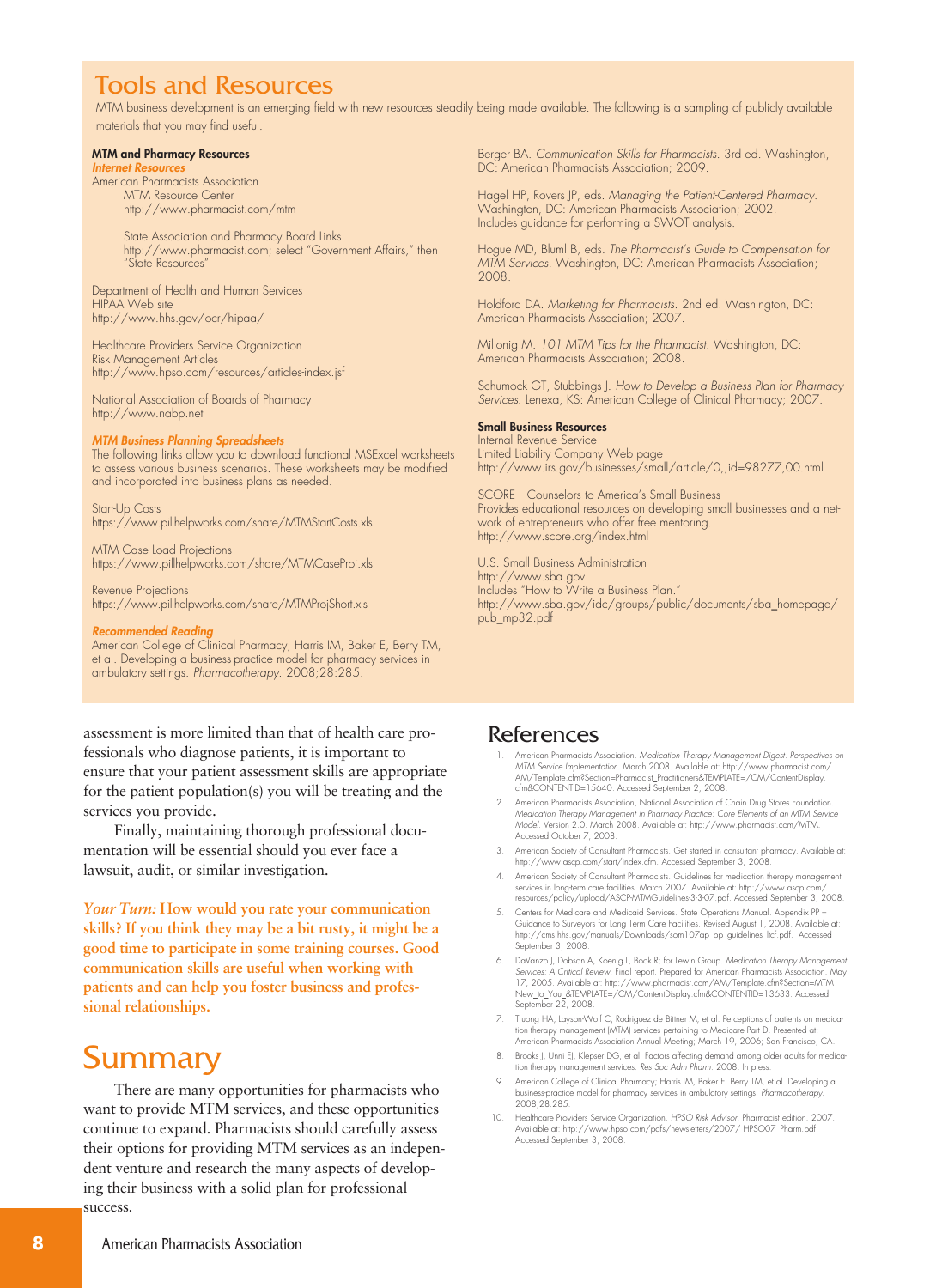# **CE Assessment Questions**

- 1. The leading reason cited by pharmacists in a recent survey for not implementing MTM services is:
	- a. Patients do not really need the service. b. Inadequate time.
	- Physician resistance.
	- d. Dispensing activities are more professionally rewarding.

#### 2. The term "consultant pharmacist" is most likely to be used to describe a

- pharmacist who:
- a. Performs MRRs in long-term care facilities.
- b. Provides MTM services. c. Has halted clinical activities to pursue writing and speaking
- engagements.
- d. Provides information and recommendations to prescribers.

#### 3. In business planning, the term "SWOT" stands for:

- a. Sustainable, whole, organic, and timeless.
- b. Supervision, work performance, organization, and time management.
- Strengths, weaknesses, opportunities, and threats.
- d. Selling, wholesale, openings, and transactions.

#### 4. One benefit to maintaining employment while starting an MTM side venture is that:

- a. It will allow greater schedule flexibility.
- b. Your professional insurance through your employer will cover your MTM service.
- c. You can store all the patient records from your MTM service at your employer's facility.
- d. It ensures a continuous income and associated benefits.

#### 5. Which of the following statements is true?

- a. If you provide MTM services in a home office, your patient records are not subject to HIPAA regulations.
- b. You may be able to contract with other pharmacies to provide MTM services in their facility.
- c. Liability insurance companies have standard contracts for MTM service providers.
- d. If you maintain part-time employment, you do not need to pay income taxes on your MTM service.

#### 6. A primary distinction between MTM services and an MRR is that:

- a. Patient education is an essential component of MTM services but not MRRs.
- b. Adverse events are not addressed during MTM services.<br>c. Patients in long-term care facilities are only allowed to r
- Patients in long-term care facilities are only allowed to receive an MRR.
- d. Patients who have Medicare receive MTM services, while patients who have Medicaid receive MRRs.

#### 7. Which of the following statements is true?

- a. Contracts for providing MTM services through state Medicaid programs are generally open to negotiation. b. Pharmacists should ask all self-paying patients to purchase annual
- packages of services.
- c. Pharmacists may provide a draft contract for the terms of MTM service provision to small employers. d. Health care providers are prohibited from accepting credit card
- payments for services.

# 8. Third-party payers report that an important barrier to expansion of MTM services is:

- a. Lack of data showing the value of the MTM services.
- b. Lack of patient awareness of the benefits of MTM.
- c. Pharmacists are not interested in providing MTM. d. Resistance to implementation of MTM services by prescribers.

#### 9. A good strategy for marketing MTM services directly to patients is:

- a. Conducting a referral contest with prizes for patients who generate the most referrals.
- b. Copying the patient records from your current employer to use for a direct mail campaign.

Instructions: For each question, circle the letter corresponding to the correct answer on the CE Examination Form. **Please reviewall ofyour answersto be sure** you have marked the proper letter. There is only one correct answer to each question.

Having an educational booth at health fairs and senior centers. d. Providing a \$10 gift card to anyone who refers a patient.

# 10. Which of the following might be a good choice for connecting with small businesses that are interested in MTM services?

- a. State pharmacy association meetings.
- b. Chamber of commerce activities. c. Setting up a booth at shopping malls.
- d. Holistic health fairs.

#### 11. State boards of pharmacy have the authority to:

- a. Determine whether MTM services are included in state practice acts.
- b. Grant waivers to HIPAA requirements.
- c. Provide liability insurance.
- d. Dictate contract terms for providers of MTM services.

# 12. If a patient slips and falls while visiting an office (not in your home) where<br>you provide MTM services, any liability claims would typically be<br>addressed by which type of insurance?

- a. Professional liability insurance.
- b. Homeowners insurance.
- General liability insurance.
- d. The patient would be covered by his or her health insurance and would not have standing (i.e., be allowed) to sue you.

#### 13. A recommended strategy for reducing the risk of lawsuits is to:

- a. Require all patients to sign a waiver absolving you of any responsibility for malpractice.
- b. Make a commitment to developing and maintaining good communication skills.
- c. Require background checks on all patients to determine whether they have a history of liability claims.
- d. Tape-record all patient encounters.

#### 14. Amortizing start-up costs for a business means to:

- a. Refinance a mortgage to use home equity for funding business development.
- b. Default on payment.
- 
- c. Spread out payments on a loan. d. Add a clause to your life insurance to pay off start-up costs.

### 15. A contract with a small business should include which of the following

- 
- a. A guarantee of clinical outcomes. b. A statement establishing whether fees will be charged based on time spent with the patient or a flat fee per encounter.
- The SWOT analysis for the MTM service. d. A description of actions that will be performed if "irregularities" are discovered in patients' medication regimens.

### CE Credit

To obtain 1.5 hours of continuing education credit (0.15 CEUs) for "**Medication Therapy Management Services: Developing a Practice as an Independent MTM Pharmacist**," complete the assessment exercise, fill out the CE Examination Form at the end of this publication, and return that page to<br>APhA. A Statement of Credit will be awarded for a passing grade of 70% or<br>better. Pharmacists who complete this exercise successfully before Decem 2011, can receive credit.



The American Pharmacists Association is accredited by the Accreditation Council for Pharmacy Education as a provider of continuing pharmacy education. The ACPE Universal Program Number assigned to the program by the accredited provider is 202-000-08-235-H03-P.

"**Medication Therapy Management Services: Developing a Practice as an Independent MTM Pharmacist**" is a home-study continuing education program for pharmacists developed by the American Pharmacists Association.